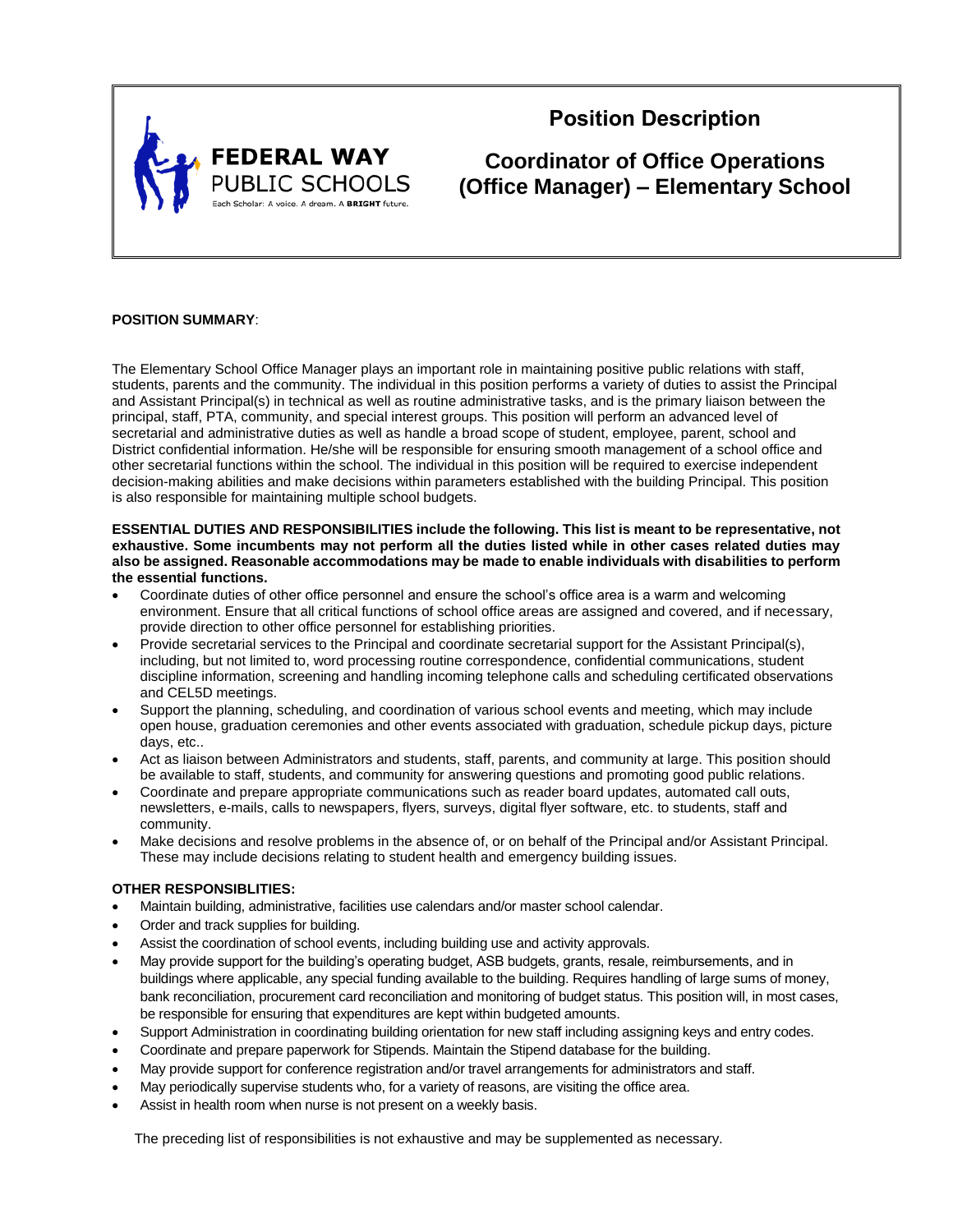## **REQUIRED QUALIFICATIONS:**

**Education and Experience** High school diploma or equivalent

Three (3) years of increasingly responsible secretarial or administrative assistant experience

### **ADDITIONAL REQUIREMENTS:**

Work scheduled hours on a consistent basis

## **PREFERRED QUALIFICATIONS:**

Associate's Degree

# **CONDITION OF EMPLOYMENT:**

Criminal background clearance Valid Washington State Driver's License

## **KNOWLEDGE OF:**

School board policies and procedures The District's current integrated accounting system The District's Student Information software Microsoft Word and Excel Publishing software Database Management Leadership skills and best practices in managing people

### **ABILITY TO:**

Organize and perform job responsibilities efficiently and independently without close supervision and able to pay strict attention to detail

Speak, read and follow written or verbal communications: able to proofread

Practice effective safety and security within individual work routines

Develop and maintain positive customer relations with staff, students, parents, and service providers

Work collaboratively with District staff and promote teamwork with co-workers

Practice ethical and professional standards of conduct including the requirements of confidentiality

Relate effectively with parents, staff, students and the public in a multicultural and multiracial community

Gain proficiency with the District's Integrated Accounting System

Gain proficiency with the District's Student Information software

Demonstrate proficiency using an e-mail system and willingness and ability to reach a high level of proficiency with the District's current e-mail system

Operate a variety of modern office equipment including microcomputers and related software

Exhibit proper telephone etiquette

Remain flexible; able to cope with frequent interruptions as part of a daily routine, to multi-task and shift priorities to meet required deadlines

Cope with and assist angry or distraught students, parents, and other community members

Abide by Federal Way Public Schools' Policies and Procedures

Perform job responsibilities with or without reasonable accommodations

# **REQUIRED KNOWLEDGE, SKILLS AND ABILITIES RELATED TO CULTURAL COMPETENCE AND EQUITY:**

Knowledge/awareness of own cultural identity and how this influences behavior, and desire to learn about the cultural identity of others.

Ability to establish and nurture an environment that promotes cultural competence and equitable treatment of staff, students, and patrons of the District.

Ability to understand and hold self and others accountable for promoting the Federal Way Public Schools' commitment to "Each Scholar: A Voice. A Dream. A Bright Future."

Ability to recognize that each person is a unique individual even as we celebrate their group cultural heritage.

**PHYSICAL DEMANDS:** The physical demands described here are representative of those that must be met by an employee to successfully perform the essential functions of this job. Reasonable accommodations may be made to enable individuals with disabilities to perform the essential functions.

While performing the duties of this job, the employee will regularly stand and walk, bend neck and back, use hands for repetitive grasping and pushing/pulling. The employee may occasionally be required to squat, kneel, and use hands for fine manipulation. The employee will constantly be required to sit for extended periods of time and use a computer screen and keyboard, and occasionally be required to climb stairs/ladder, lift and reach overhead, crawl, and lift/carry. The employee must constantly lift/carry up to 5 pounds and must frequently lift /carry up to 10 pounds. The employee will occasionally lift/carry a maximum of 20 lbs. The employee is occasionally required to push/pull a maximum weight of 100 pounds.